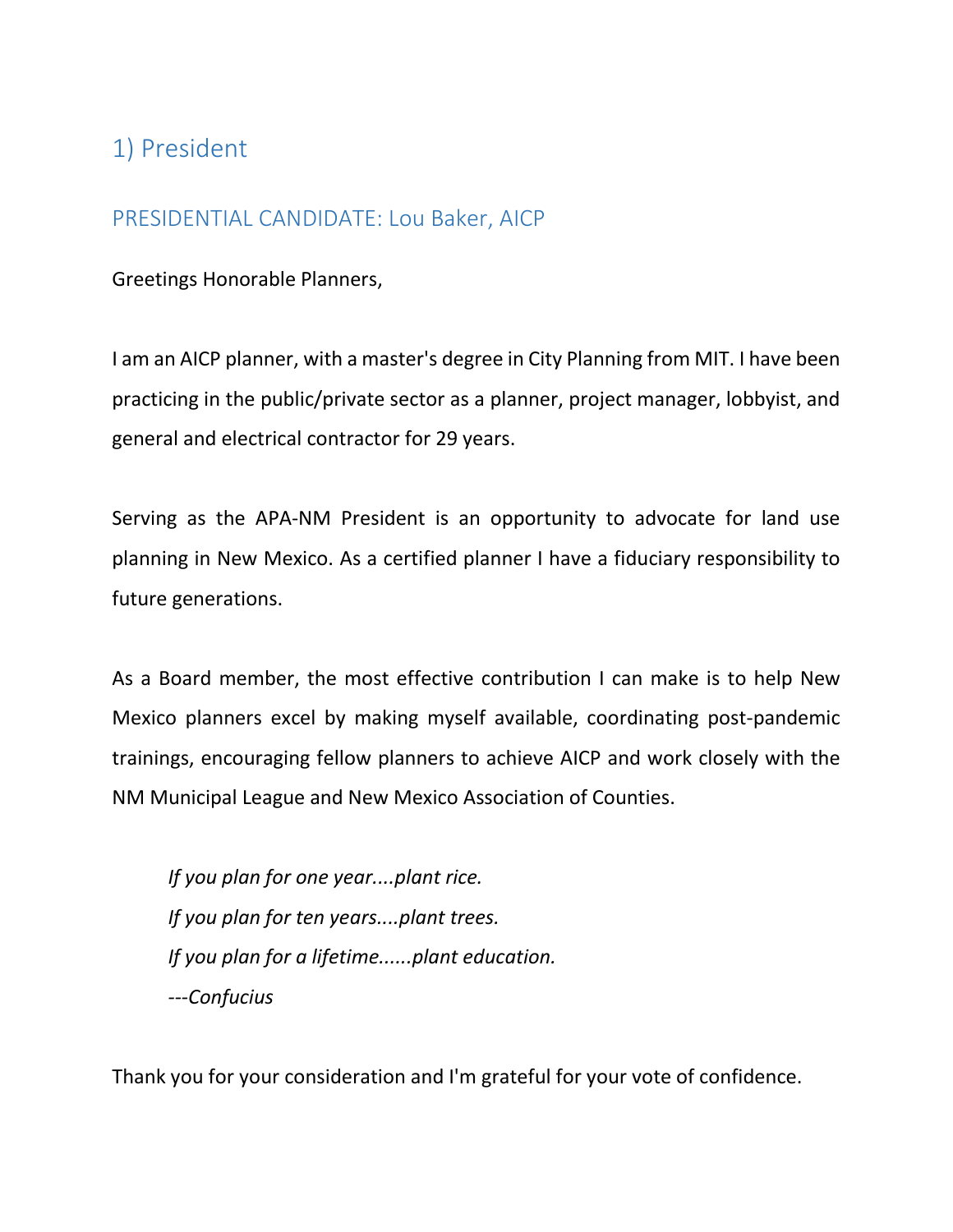#### PRESIDENTIAL CANDIDATE: joni m palmer, Ph.D.

I am running for President of the New Mexico Chapter of APA for 3 reasons:

- 1. To continue the work that John Valdez has done (e.g., grow and strengthen board and our membership participation; bring some projects that John started to fruition; collaborate with peer chapters in our region).
- 2. To work with John, as Past President, [and the rest of the Board] to bring new programs and growth to our membership (e.g., strengthen our relationship with UNM, NMSU, WNMU programs; recruit early career planners to join and actively participate in APA-NM; develop new programs and projects to increase participation, pride, and national presence).
- 3. To learn more about and better serve the New Mexico Planning community. There is a lot of amazing, challenging, and hopeful work that is happening in the planning community in our state: I'd like to grow awareness of our work and find ways to further develop interdisciplinary/inter-professional relationships across the state.

I received a Bachelor of Science in City & Regional Planning and Design & Environmental Analysis from Cornell University, a Master of Landscape Architecture at the Harvard Graduate School of Design, and a Ph.D. in Human Geography from the University of Colorado-Boulder. Being an active member of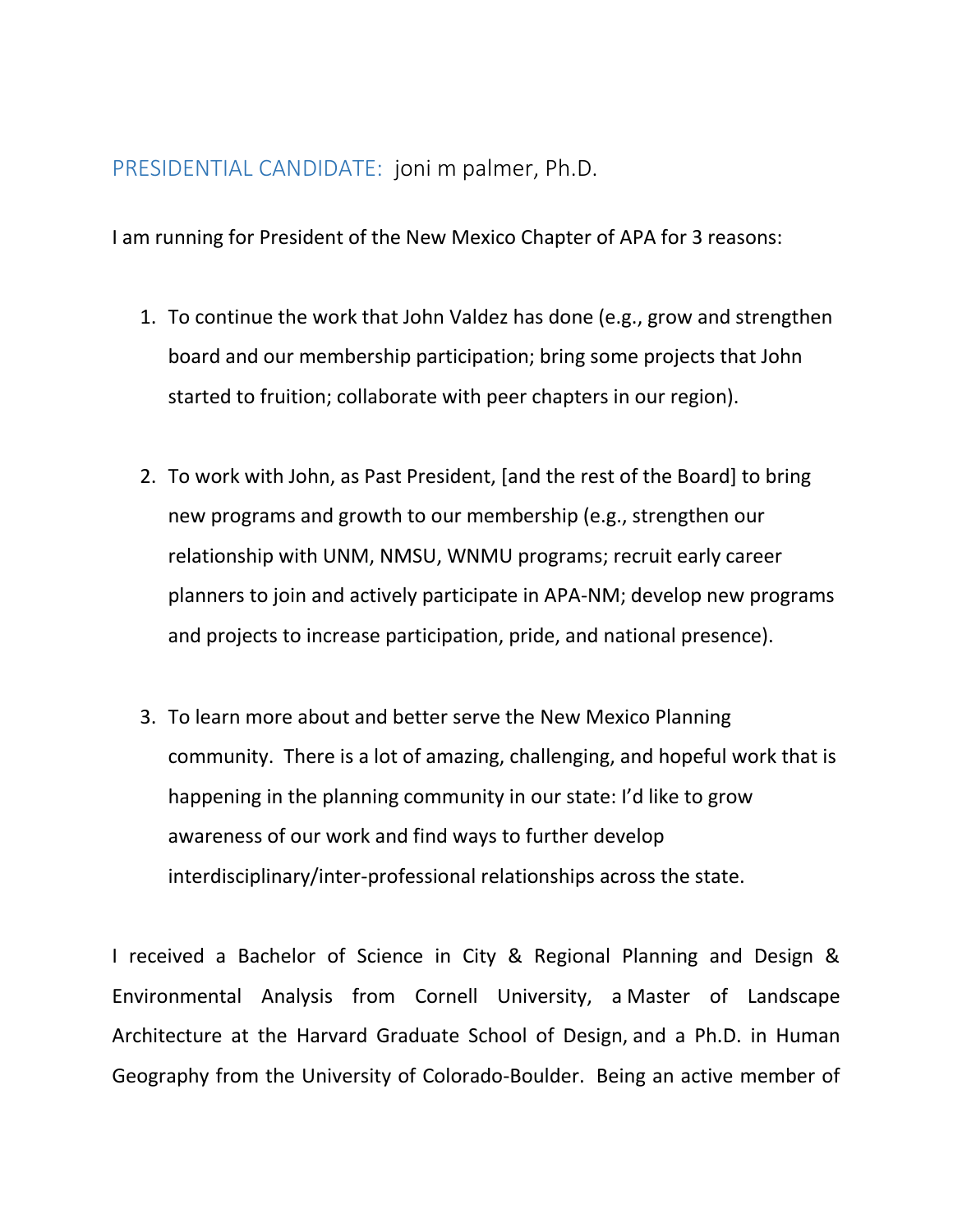professional organizations is important to me, I am a member of the American Association of Geographers (specialty group member: cultural geography, landscape, water resources), American Planning Association (member of the Water Planning Network), American Society of Landscape Architects, and the Association for Environmental Studies and Sciences. Currently, I am a Project Director for the [Southwest Environmental Finance Center](https://swefc.unm.edu/home/) at the Center for Water & the Environment, at UNM.

## 2) Vice President

### VICE PRESIDENTIAL CANDIDATE: Noah Berke, AICP

I have an extreme passion for planning in New Mexico. Over the past 16 years of working as a planner in New Mexico I have become increasingly aware of both the opportunities and challenges facing our state when it comes to planning for New Mexico. Planning for New Mexico requires a deep connection to, and understanding of, the histories, cultures and traditions which form our communities throughout the state. New Mexico planning also requires a thorough understanding of national and local planning efforts and trends in order to better prepare for our future. Our state and nation are rapidly changing, and it is of the utmost importance to take action as planners. As planners, we constantly find ourselves facing issues in our community and then are tasked with figuring out solutions.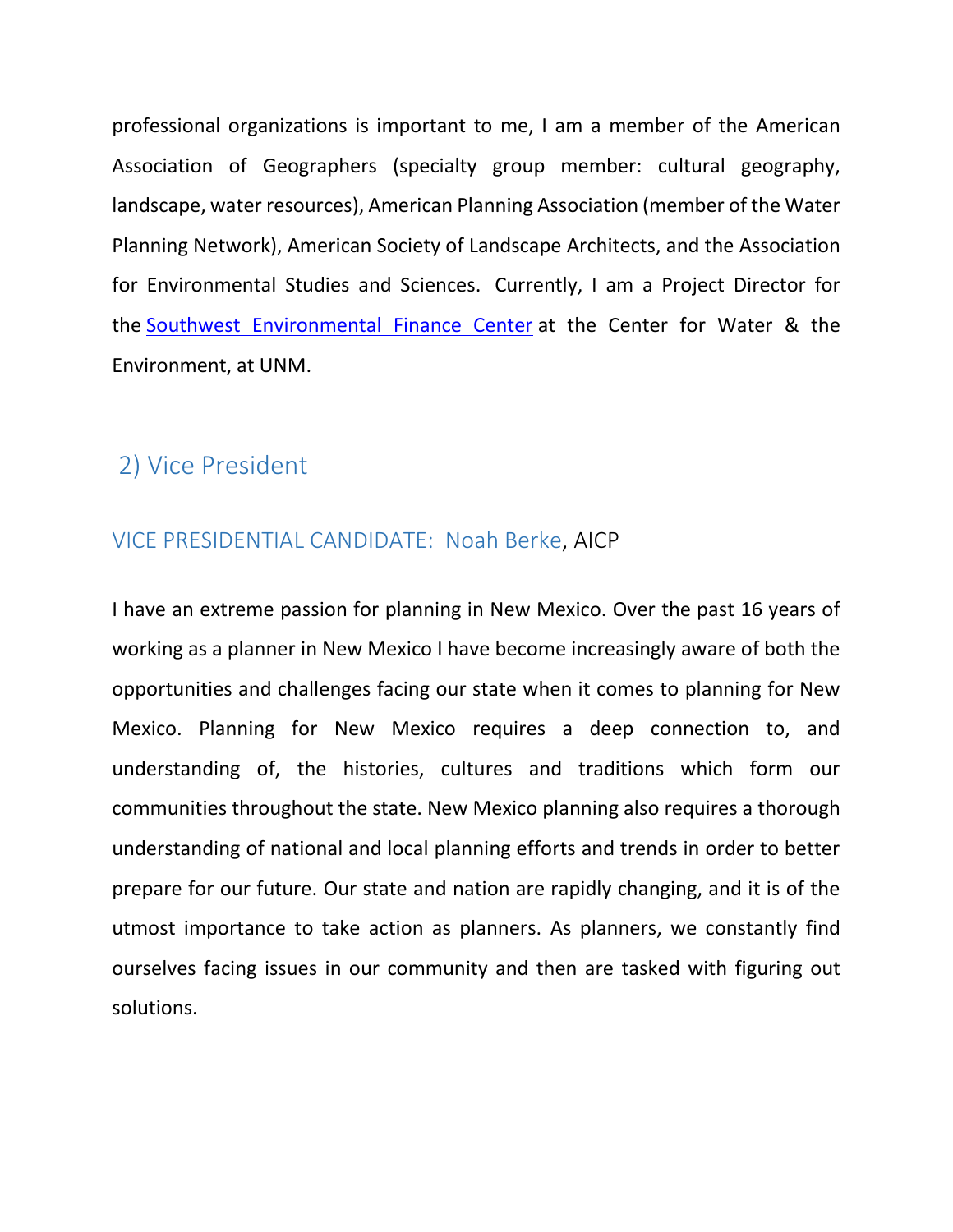As Vice President, I will work to help New Mexico plan for the future. I will focus on assisting APA-NM members access resources, from not only New Mexico, but also around the country, to help them plan for a better future. The focus should be on tradition, culture, preservation and sustainability. Our state is facing many issues that have to do with the changing world around us. As Planners, we need to find solutions for not only the present, but also for the future, while embracing the past. We need to focus on advancing access to early childhood education, affordable housing, harvesting entrepreneurship, and advancing existing communities.

Working for the City of Santa Fe was a great experience. We faced (and I have experience working on) many issues during my tenure at the City of Santa Fe. Some of these include: affordable housing issues, education issues, neighborhood preservation issues, and sustainability issues. My experience in these areas will help me to assist others. I have, and will continue to always come to the table with an open mind. I am passionate about communities and relationships as well as planning, overall.

I promise to always advocate for our state and our members with the interests of all, first in line. I will work to provide the resources and tools for our members to help them with all the issues facing their communities. There will never be an issue too big or too small that I will not assist with.

#### VICE PRESIDENTIAL CANDIDATE: Dr. Kevin Maevers, AICP

Greeting friends and colleagues,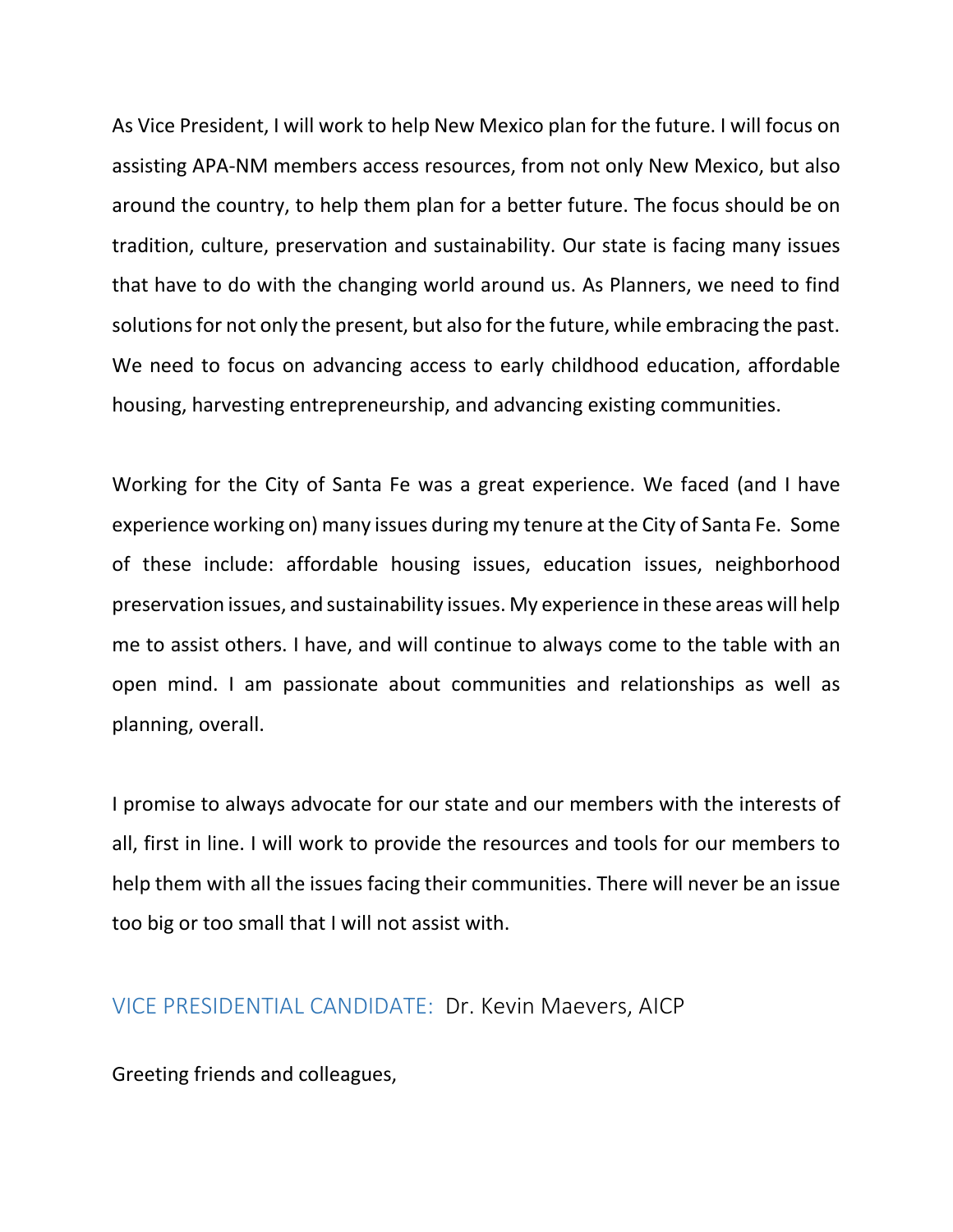Although I have not been a resident of New Mexico for long (I relocated to Roswell from Southern California in January of 2021), I have adapted quickly and come to love the community, and the State that I now call home. Prior to my arrival in the City of Roswell, I served the California Chapter of the American Planning Association, Inland Empire Division, as Vice Director of Policy. During my tenure as Vice Director of Policy, I spent countless hours poring over legislation that affected our communities at the State, Regional, and Local levels. Many of these policies (housing, transportation, environmental and resource management, economic development, recreational cannabis, historic and cultural preservation, etc.) that I reviewed and implemented, are similar to those which New Mexico has faced and will continue to address for many years to come. The State of New Mexico sees continued growth and development, and moves toward a future that is bright with hope for social, environmental, and economic prosperity. It is for these reasons, and more, that I seek your vote for the office of Vice President of the New Mexico Chapter of the American Planning Association.

As Community Development Director for the City of Roswell, there are two principles that I dedicate myself to achieving every day.

- (1) Create value for our clients by applying my 40+ years of experience and education, combined with the latest and best planning and economic development principles to each project.
- (2) Achieve successful project outcomes by utilizing consistent and coherent communication techniques that allow all to be informed and provide elected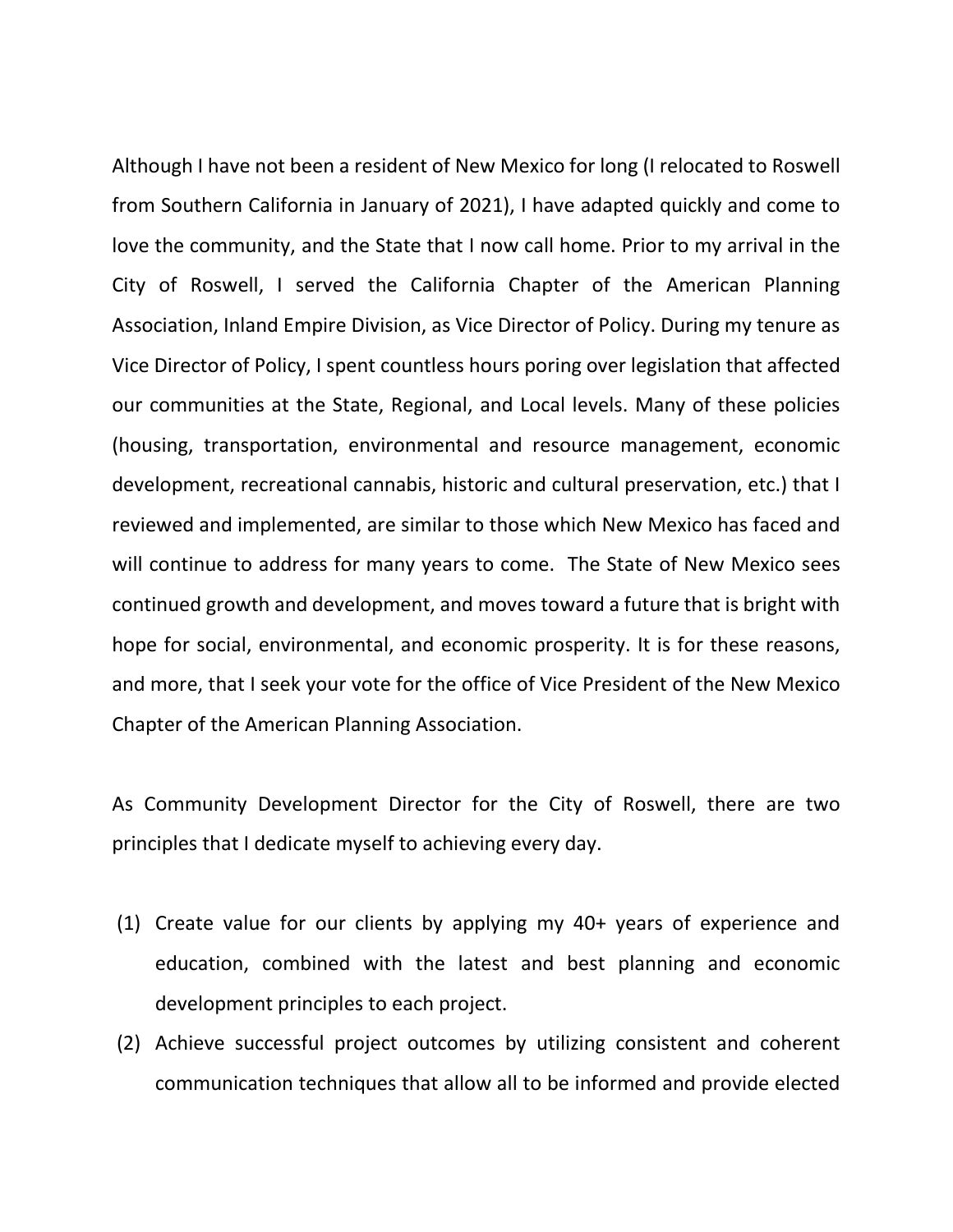and appointed officials the information they need to make intelligent and thoughtful decisions based upon the benefits of the proposal.

To each client and to every project, I bring over 40 years of experience in multidisciplined professional environments (community development, land use planning, economic development, affordable housing, civil engineering, land surveying, environmental assessment), combined with over a decade of public service and university-level teaching. These diverse experiences provide me with the ability to bring a unique (client/community-centric) focus, perspective, innovative processes, and creative thinking to my clients' most difficult and demanding projects. Over the course of my career, I have developed a commitment to finding workable solutions to the challenges that face our clients and communities. With a solid understanding of the housing, employment, and revitalization needs for each community, I work to develop a Strategy for Successful Program Implementation across all three pillars of Sustainability; Economic Viability & Resilience; Social Responsibility; and Environmental Stewardship.

In additional to my AICP Certification, which I have held since 2003, I hold the following education credentials:

- · Doctor of Management in Organizational Leadership
- · MBA in Sustainable Development
- Master of Arts in Organizational Leadership
- Bachelor of Arts in Social Sciences (emphasis in Political Science, American History, Cultural Geography, and Social Science)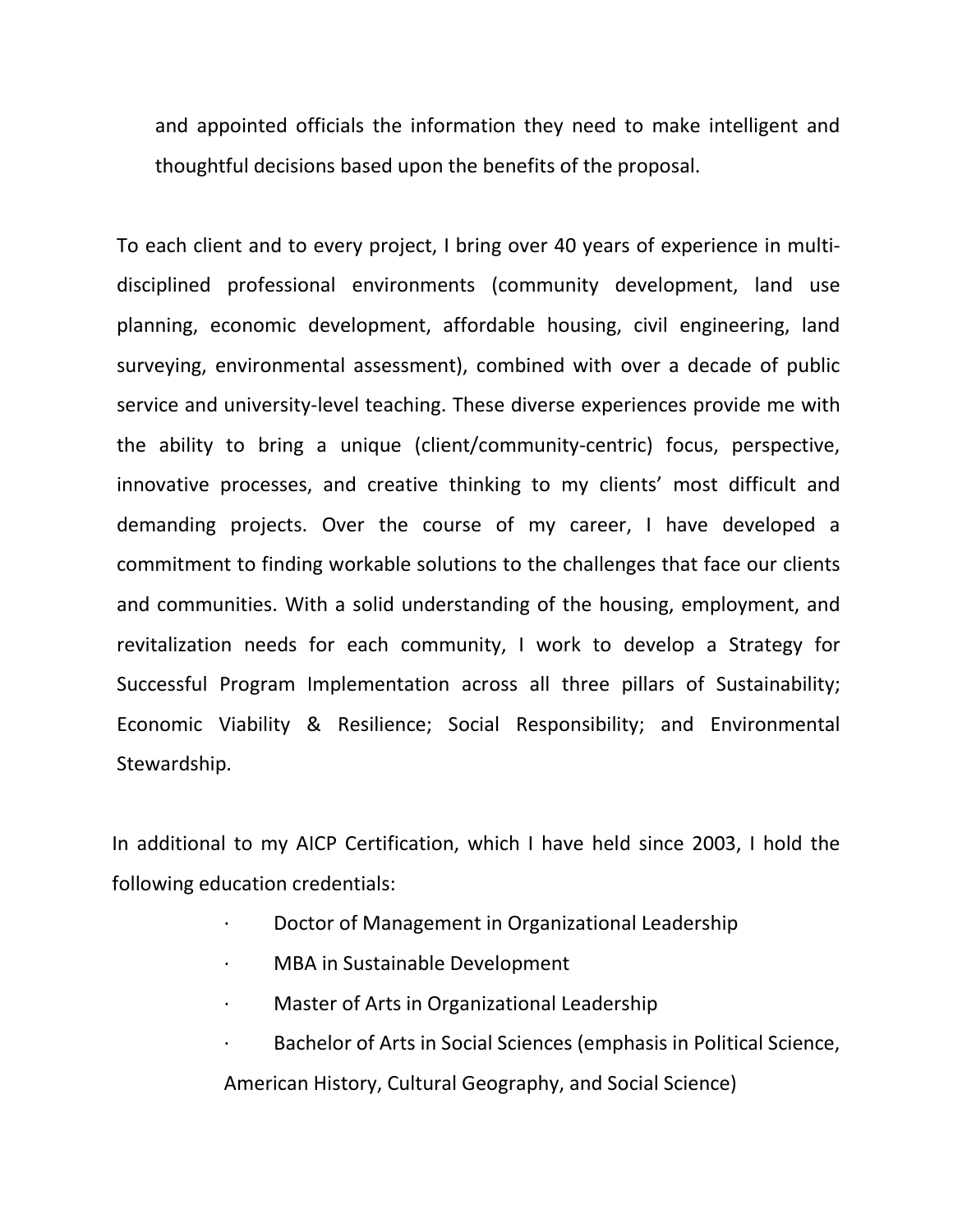With a little over 10 years remaining in my career, it is my desire to serve the people of the State of New Mexico, and our profession through service, with the leadership system of the NMAPA. Our State is now poised to make great strides toward economic prosperity, but we must ensure that the growth that accompanies that prosperity is balanced against the incredible history, culture, and natural beauty that surrounds us all. Finding that balance will be difficult, but I believe I am well suited to the tasks that lay ahead. I respectfully ask for your vote for Vice President of the New Mexico Chapter of the American Planning Association.

# 3) Professional Development Officer

# PROFESSIONAL DEVELOPMENT OFFICER CANDIDATE: Margaret Ambrosino, AICP

Hello, friends and colleagues,

My name is Margaret Ambrosino, and I am pleased to submit my nomination for the Professional Development Officer of the New Mexico APA Chapter. For most of my career, I have served as a land development planner and advocate for affordable housing. I am also a Returned Peace Corps Volunteer, serving in West Africa for over two years. After having witnessed the plight of the built environment in the developing world and a desire to improve conditions where dense urbanization occurs, I was inspired to study how we mitigate disasters, provide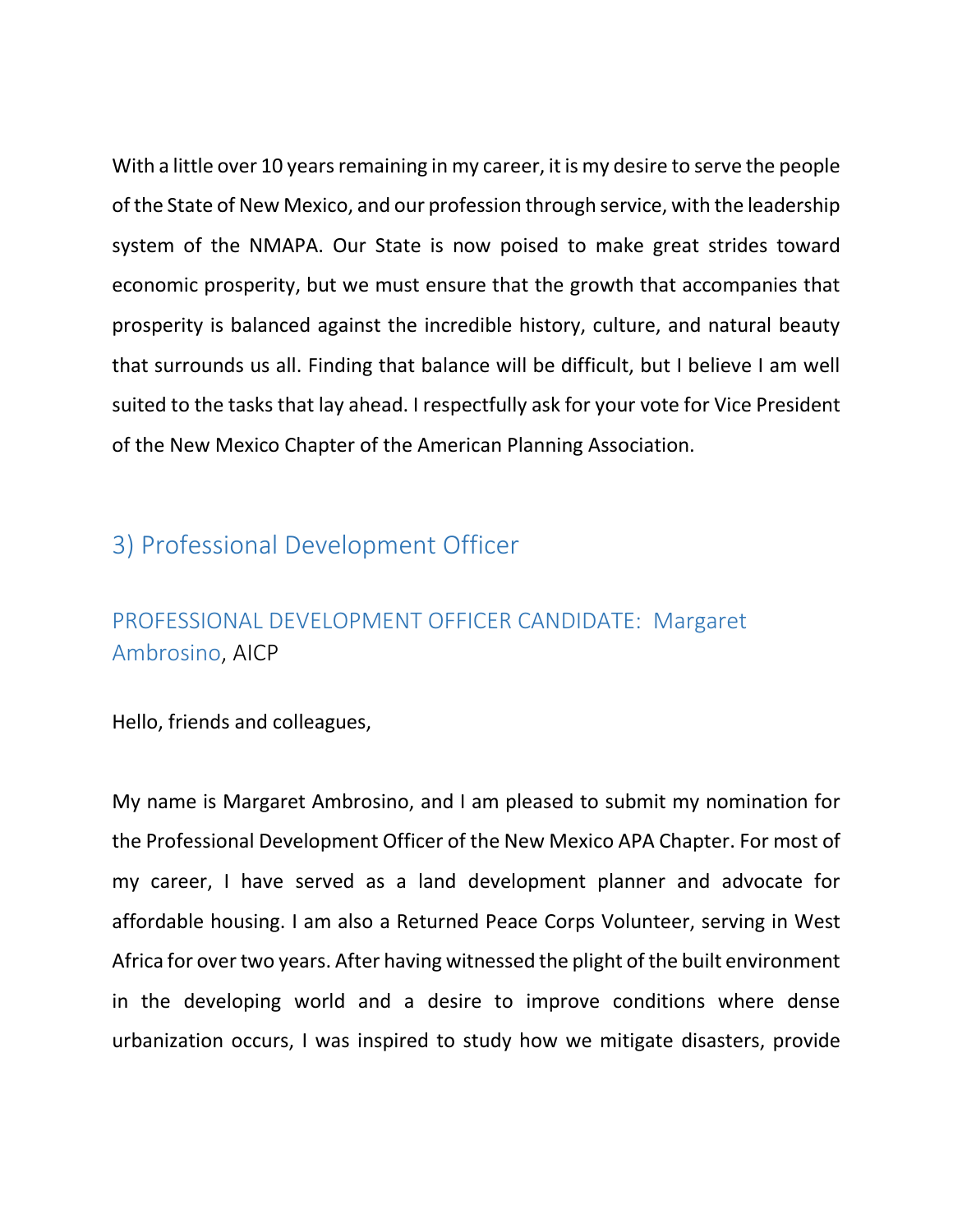shelter, and support public safety. All of this led me to planning upon my return to the states.

Since moving to New Mexico in 2008, I have been a member of our state chapter and have benefited directly from the high standard of leadership and professional development opportunities offered here, receiving my AICP certification in 2011. I have been fortunate to receive opportunities to mentor others, whether students or incoming professional planners, as well as networking and working with APA's Mentor Match program.

As our PDO, I will continue this commitment, as well as proactively identify and communicate opportunities for training and offer suggestions for expansion of the professional development program, through being responsive to membership ideas and requests as well as sharing best practices and ideas from counterparts in the region.

Thank you very much for your consideration and I look forward to serving if elected.

## PROFESSIONAL DEVELOPMENT OFFICER CANDIDATE: Jessica Lawlis, AICP

Drawing from over eight years of experience in both the public and private sectors, my career has focused on the creation of complex planning documents, ranging from comprehensive master plans to zoning code and technical manuals. As an Urban Planner for Dekker Perich Sabatini, I have had the opportunity to utilize my diverse background in planning, landscape architecture, and historic preservation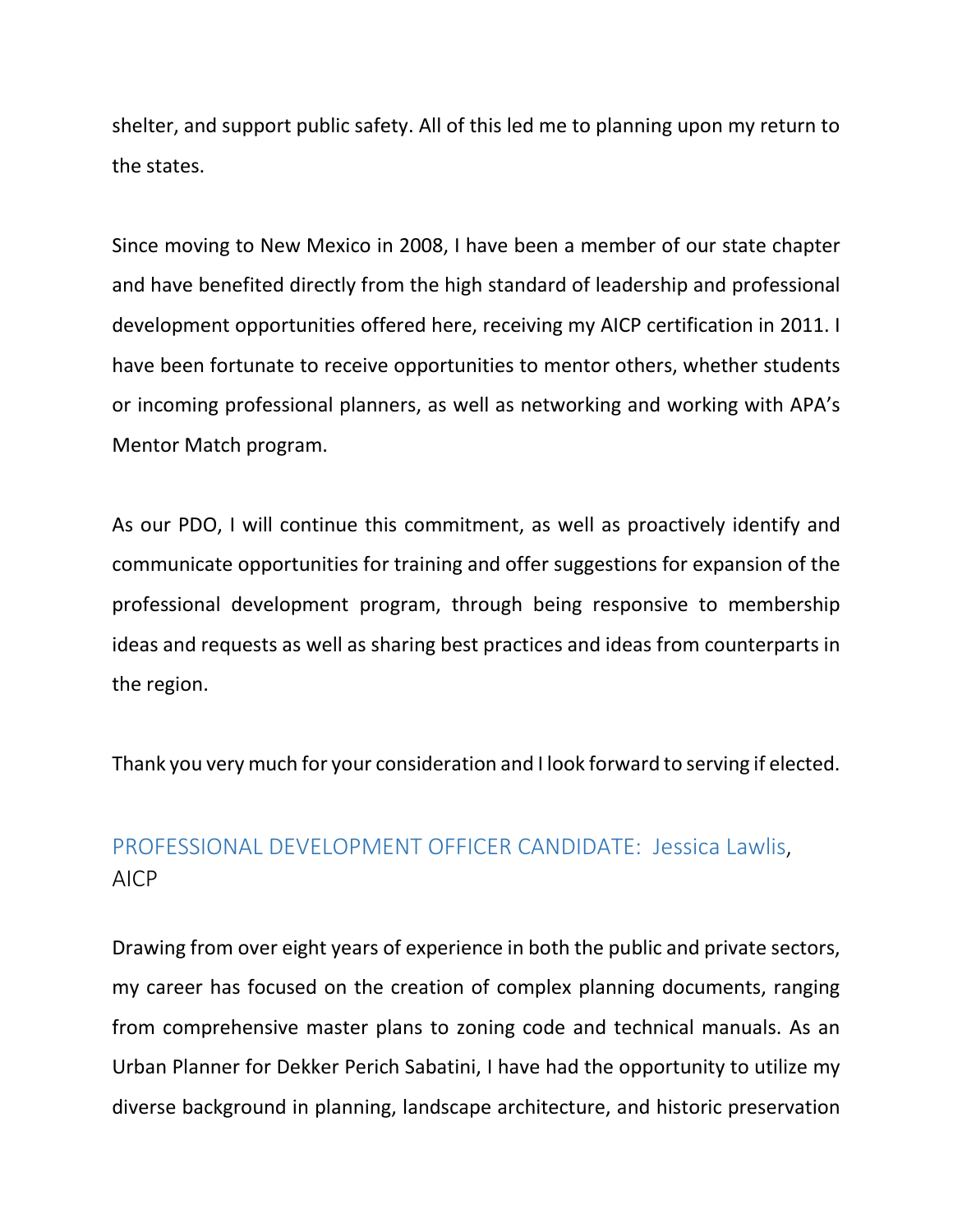to collaborate on a variety of planning projects aimed to create resilient, livable communities.

I have had the pleasure of being involved on the New Mexico chapter of the APA Board for the last year and a half, as an at-large member. I am running for the Professional Development Officer position because I would love to work with the Board to create a more comprehensive professional development program that engages students and professionals alike. As the APA-NM Professional Development Officer, I would strive to develop a robust education curriculum program for those professionals seeking to obtain and maintain AICP certification, as well as more regular network and mentoring events that would offer the opportunity to develop industry knowledge and professional skills. My ultimate goal would be for APA-NM to able to develop a program that would allow our membership to access the required annual amount of CM credits through accessible and convenient local chapter and cross-chapter events.

During my time as an at large board member, I had to opportunity to organize two free webinars on timely and relevant topics around the challenges of the COVID-19 pandemic and recreational cannabis regulations, both of which were eligible for CM credits.

If elected, I would utilize the experience gained in my last year on the board to reimagine the range of professional development offerings to provide engaging professional and networking trainings and events.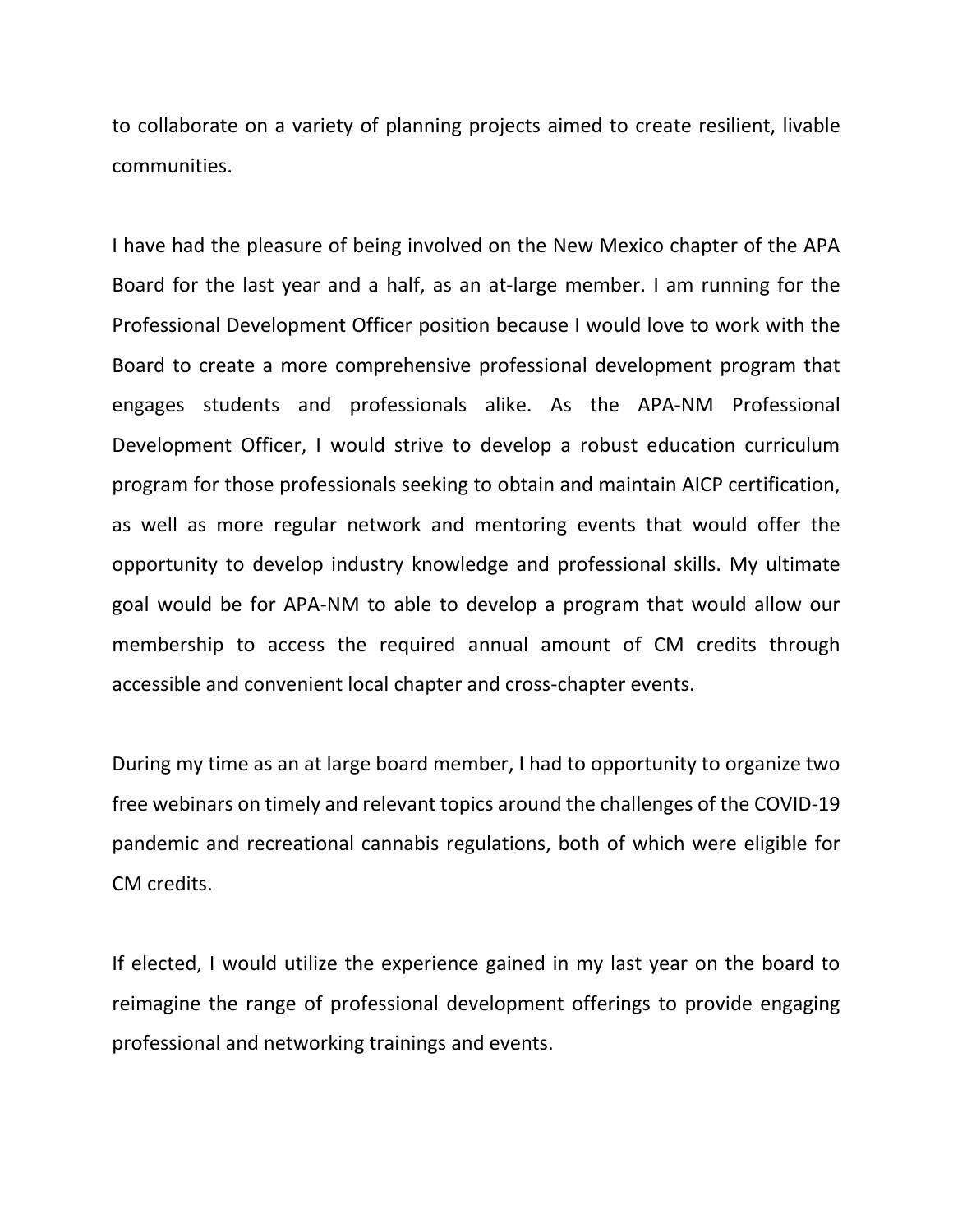I would love to be given the opportunity to assist our members in collaborating and in advancing their careers!

# 4) Treasurer

### TREASURER CANDIDATE: Katrina Arndt, AICP



#### **About me – Germany – China - USA**

I am an urban planner for MRWM, an Albuquerque landscape architecture, and planning firm. I have worked in the private and public sectors for about 10ish years and love the work we as planners get to do.

A little bit about my background: I am originally from Germany and ended up in New Mexico in 2009 in the heat of the financial crisis. Before coming to the U.S. I worked in China for a magazine as an art director, and before that studying in German graphic design. And even before that, I did a couple of internships with newspapers and radio stations. When I arrived in the U.S, I worked for a non-profit doing watershed restoration work and the Obama campaign organization volunteers and running the Nob Hill Field office.

Planning has married all my passions: working with the community, developing strategies for greater resiliency, translating what we want into words and graphics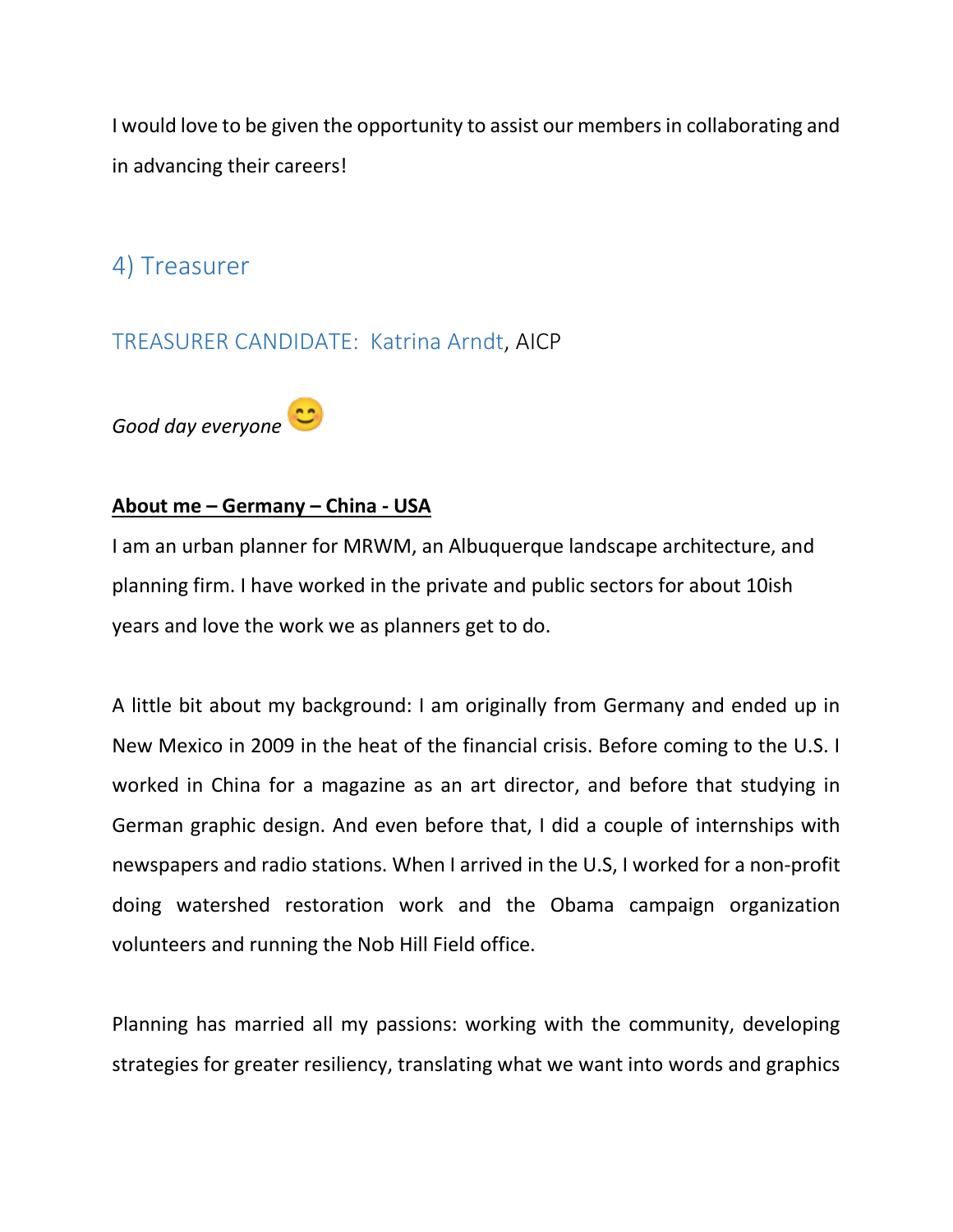that make sense, and writing. But above all, I want to positively impact this planet and help our communities be better stewards of themselves and the environment.

I have also served on the Nob Hill Main Street Board and am currently serving on the Urban Land Institute Board. And, I am volunteering to help put together the APA NM conference in Albuquerque.

#### **My Platform:**

**Spread the word -** As part of the board, I want to focus on connecting what we do as planners with the community, get them interested in planning, and give them a sense of what their role in the process is. In addition, I would like to reach out to schools and tell kids about what we do and what in the term they can do to help their communities to thrive. Outreach is so crucial in every project, but we tend only to reach a small fraction of the community. Therefore, building capacity early is essential, and teaching kids to become community stakeholders that are informed and know their role and power should be part of our job.

**Connect students with employers –** I would also like to focus on getting students practical experiments in planning and valuable knowledge of what planners do. Organizing happy hours and bringing in professionals to talk about what they do, what a day looks like, and what skills are required will help students decide when choosing a path forward. Also, connecting with UNM and developing an internship program to allow students to gain experience and connect to planners in the workforce. There are a lot of firms locally that often hire out-of-state planners; my focus will be to reverse this trend and invest in our local talent.